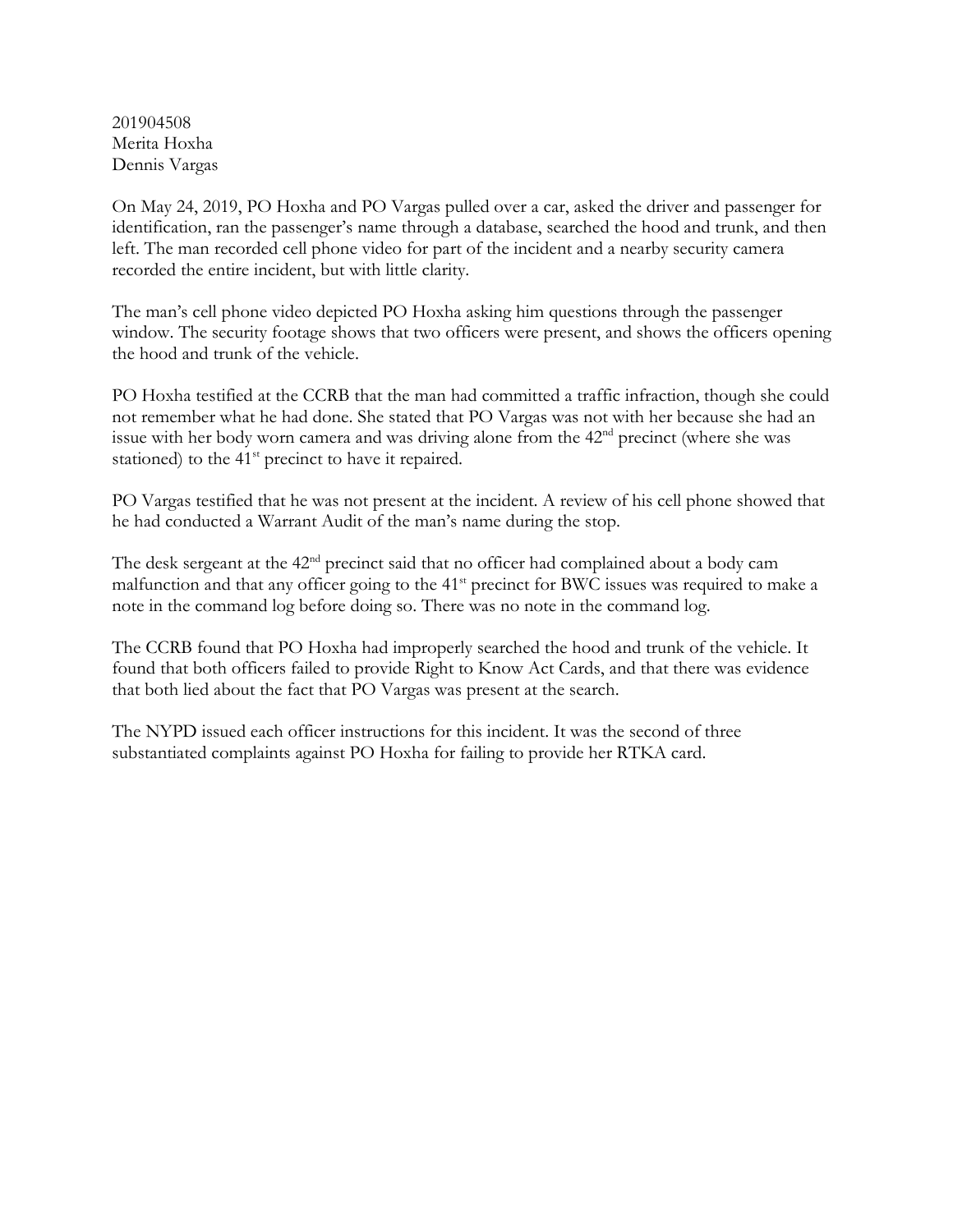## **CCRB INVESTIGATIVE RECOMMENDATION**

| Investigator:                |                   | Team:                                                                                           | <b>CCRB</b> Case #:   | П | Force                         |   | Discourt. $\Box$ U.S.      |                                    |
|------------------------------|-------------------|-------------------------------------------------------------------------------------------------|-----------------------|---|-------------------------------|---|----------------------------|------------------------------------|
| Mac Muir                     |                   | Squad #6                                                                                        | 201904508             |   | $\overline{\mathsf{q}}$ Abuse |   | O.L.                       |                                    |
|                              |                   |                                                                                                 |                       |   |                               | П |                            | Injury                             |
| Incident Date(s)             |                   | Location of Incident:                                                                           |                       |   | Precinct:                     |   | 18 Mo. SOL                 | <b>EO SOL</b>                      |
| Friday, 05/24/2019 2:20 AM   |                   |                                                                                                 |                       |   | 42                            |   | 11/24/2020                 | 7/11/2021                          |
| Date/Time CV Reported        |                   | CV Reported At:                                                                                 | How CV Reported:      |   |                               |   | Date/Time Received at CCRB |                                    |
| Fri, 05/24/2019 2:55 AM      |                   | <b>CCRB</b>                                                                                     | On-line website       |   | Fri, 05/24/2019 2:55 AM       |   |                            |                                    |
| <b>Complainant/Victim</b>    | <b>Type</b>       | <b>Home Address</b>                                                                             |                       |   |                               |   |                            |                                    |
|                              |                   |                                                                                                 |                       |   |                               |   |                            |                                    |
| Subject Officer(s)           | <b>Shield</b>     | <b>TaxID</b>                                                                                    | <b>Command</b>        |   |                               |   |                            |                                    |
| 1. POF Merita Hoxha          | 11713             | 87 (∠) (D                                                                                       | 042 PCT               |   |                               |   |                            |                                    |
| 2. POM Dennis Vargas         | 07471             | , ४/ (2)(t                                                                                      | 042 PCT               |   |                               |   |                            |                                    |
| Officer(s)                   | <b>Allegation</b> |                                                                                                 |                       |   |                               |   |                            | <b>Investigator Recommendation</b> |
| A. POF Merita Hoxha          |                   | Abuse of Authority: Police Officer Merita Hoxha stopped the A. $\frac{1}{9}$ 87(2)(g)           |                       |   |                               |   |                            |                                    |
|                              |                   | vehicle in which $\frac{8}{5}$ 87(2)(b)                                                         | was an occupant.      |   |                               |   |                            |                                    |
| <b>B</b> . POM Dennis Vargas |                   | Abuse of Authority: Police Officer Dennis Vargas stopped<br>the vehicle in which $\S 87(2)(b)$  | was an                |   |                               |   | $B. \$ $87(2)(g)$          |                                    |
|                              | occupant.         |                                                                                                 |                       |   |                               |   |                            |                                    |
| C. POF Merita Hoxha          | \$87(2)(b)        | Abuse of Authority: Police Officer Merita Hoxha frisked                                         |                       |   | $\mathbf C$ .                 |   | \$87(2)(q)                 |                                    |
| D. POF Merita Hoxha          |                   | Abuse of Authority: Police Officer Merita Hoxha searched                                        |                       |   | $D$ .                         |   | 87(2)(9)                   |                                    |
|                              | occupant.         | the vehicle in which $\S 87(2)(b)$                                                              | was an                |   |                               |   |                            |                                    |
| E. POF Merita Hoxha          |                   | Abuse of Authority: Police Officer Merita Hoxha failed to                                       |                       |   | E                             |   | \$87(2)(q)                 |                                    |
|                              |                   | provide $\frac{8}{3}$ 87(2)(b)                                                                  | with a business card. |   |                               |   |                            |                                    |
| F. POM Dennis Vargas         |                   | Abuse of Authority: An officer failed to provide $\binom{8}{37(2)(b)}$<br>with a business card. |                       |   | $F$ .                         |   |                            |                                    |
|                              |                   |                                                                                                 |                       |   |                               |   |                            |                                    |
|                              |                   |                                                                                                 |                       |   |                               |   |                            |                                    |
|                              |                   |                                                                                                 |                       |   |                               |   |                            |                                    |
|                              |                   |                                                                                                 |                       |   |                               |   |                            |                                    |
|                              |                   |                                                                                                 |                       |   |                               |   |                            |                                    |
|                              |                   |                                                                                                 |                       |   |                               |   |                            |                                    |
|                              |                   |                                                                                                 |                       |   |                               |   |                            |                                    |
|                              |                   |                                                                                                 |                       |   |                               |   |                            |                                    |
| L. POF Merita Hoxha          |                   | Other: There is evidence suggesting Police Officer Merita                                       |                       |   | $L.887(2)$ (c)                |   |                            |                                    |
|                              | 203-08.           | Hoxha provided a false official statement in violation of PG                                    |                       |   |                               |   |                            |                                    |
| M. POM Dennis Vargas         |                   | Other: There is evidence suggesting Police Officer Dennis                                       |                       |   |                               |   | $M.$ \$ $87(2)(q)$         |                                    |
|                              | 203-08.           | Vargas provided a false official statement in violation of PG                                   |                       |   |                               |   |                            |                                    |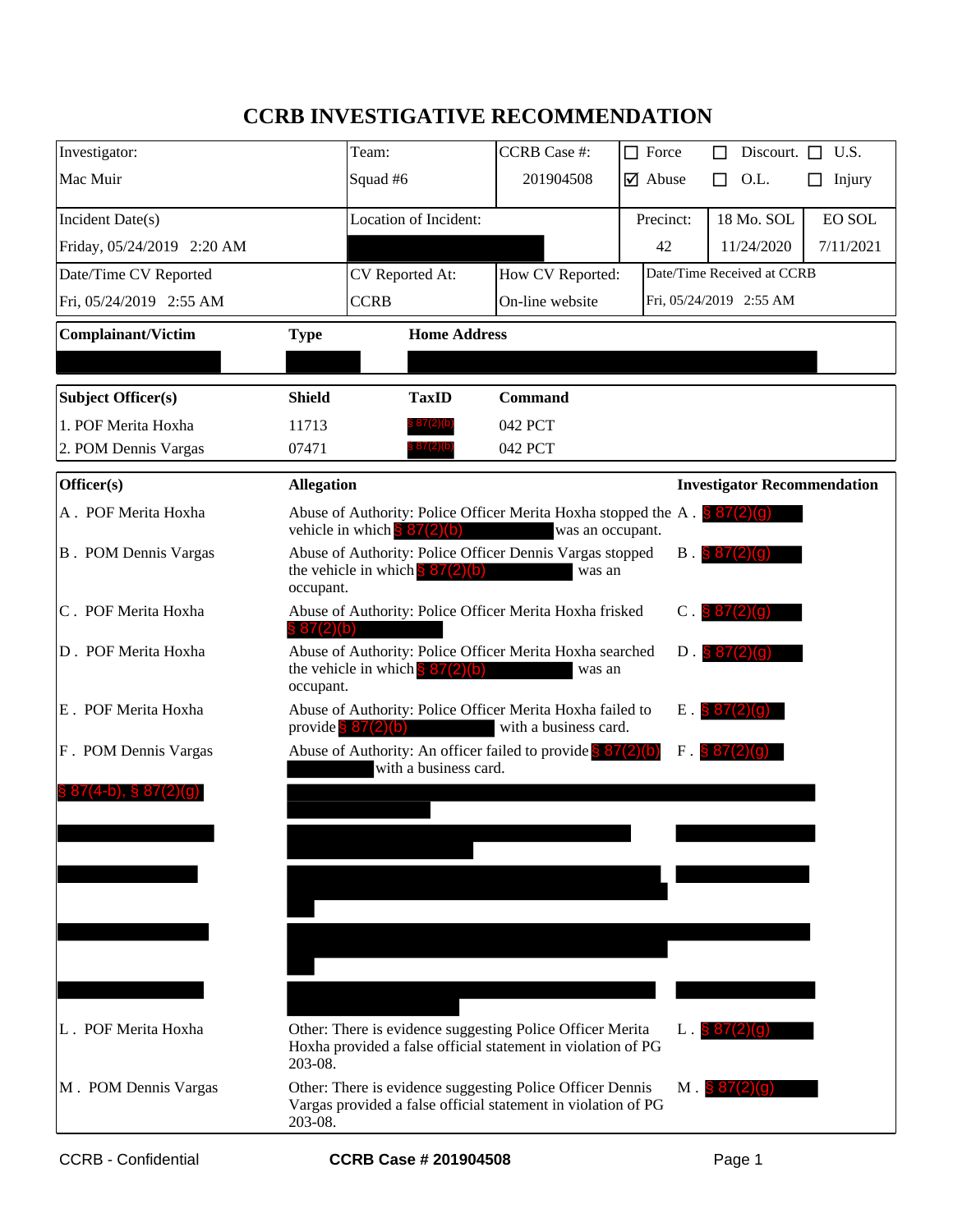submitted this complaint via the CCRB website. On May 24, 2019, at approximately 2:20 a.m., 887(2)(b) drove alone in the vicinity of  $\blacksquare$  in the Bronx when he was pulled over by PO Merita Hoxha and PO Dennis Vargas of the 42<sup>nd</sup> Precinct **(Allegations A and B: Abuse of Authority: 8 87(2)(a)** PO If out of the vehicle and frisked him **(Allegation C: Abuse of** Authority: § 87(2)(g) PO Hoxha searched throughout \$87(2)(b) s vehicle, under the hood, and in the trunk **(Allegation D: Abuse of Authority:**  $\frac{87(2)(q)}{q}$  PO  $\blacksquare$ s identification. She and PO Vargas left without further was not arrested or summonsed. PO Hoxha and PO Vargas failed to provide 887(2)(b) with RTKA business cards **(Allegations E and F: Abuse of Authority:**  There is evidence suggesting that both PO Hoxha and PO Vargas provided false official statements to the CCRB **(Allegations L and M:**  § 87(2)(g) Surveillance footage was obtained from  $8 87(2)(b)$  at  $8 87(2)(b)$  (BR recorded a portion of the incident on his cell phone (BR 02). **Findings and Recommendations Allegation (A) Abuse of Authority: Police Officer Merita Hoxha stopped the vehicle in which was an occupant. Allegation (B) Abuse of Authority: Police Officer Dennis Vargas stopped the vehicle in which was an occupant.** Surveillance footage from the  $\frac{87(2)(b)}{2}$  at  $\frac{87(2)(b)}{2}$  (BR 05) showed that at 2:17 a.m. on May 24, 2019, two officers stopped  $87(2)$ (b) s vehicle at PO Hoxha opened the passenger door and walked to the passenger side of s vehicle. An officer fitting PO Vargas' description exited the driver side of the vehicle and walked to the passenger side of  $\frac{87(2)(b)}{2}$  s vehicle.  $\blacksquare$  (BR 02) showed PO Hoxha hand him his driver license at the conclusion of their interaction. **887(2)(b)** asked why he had been stopped. PO Hoxha replied, "I already explain [sic] it to you." \$87(2)(b) replied that he would see her in court. On May 24, 2019, 887(2)(b) § 87(2)(b) Hoxha ordered \$87(2)(b) Hoxha returned \$87(2)(b)  $\S~8$  $(01)$ . § 87(2)(b) § 87(2)(b) § 87(2)(b) § 87(2)(b)  $§ 87(2)(b)$ Cell phone footage provided by \$87(2)(b) **EVERT CONSERVE AND SET AND SET AND SET AND SET AND SET AND SET AND SET AND SET AND SET AND SET AND SET AND SET AND SET AND SET AND SET AND SET AND SET AND SET AND SET AND SET AND SET AND SET AND SET AND SET AND SET AND S**  $(87(4-h), 8.87(2))$ (g) at  $\frac{8}{3}$  87(2)(b) at  $\S 87(2)$ 

The investigation synchronized the surveillance footage and cell phone video (BR 04) to demonstrate that they depicted the same incident. A reference document (BR 06) directs the viewer to the second officer's silhouette.

An IAB audit of PO Vargas' cell phone (BR 07) showed that on May 24, 2019, at 2:20 a.m., he conducted a Domain Awareness System (DAS) search for \$87(2)(b) Brumfield." According to IAB, no other NYPD officer searched for \$87(2)(b) on this date.

alleged that on May 24, 2019, at 2:20 a.m., PO Hoxha and PO Vargas pulled in the Bronx. **8720 him over a strategies and denied making** any vehicle infractions His description of PO Hoxha's partner closely matched that of PO Vargas. § 87(2)(b) him over at  $\frac{8}{3}$  87(2)(b)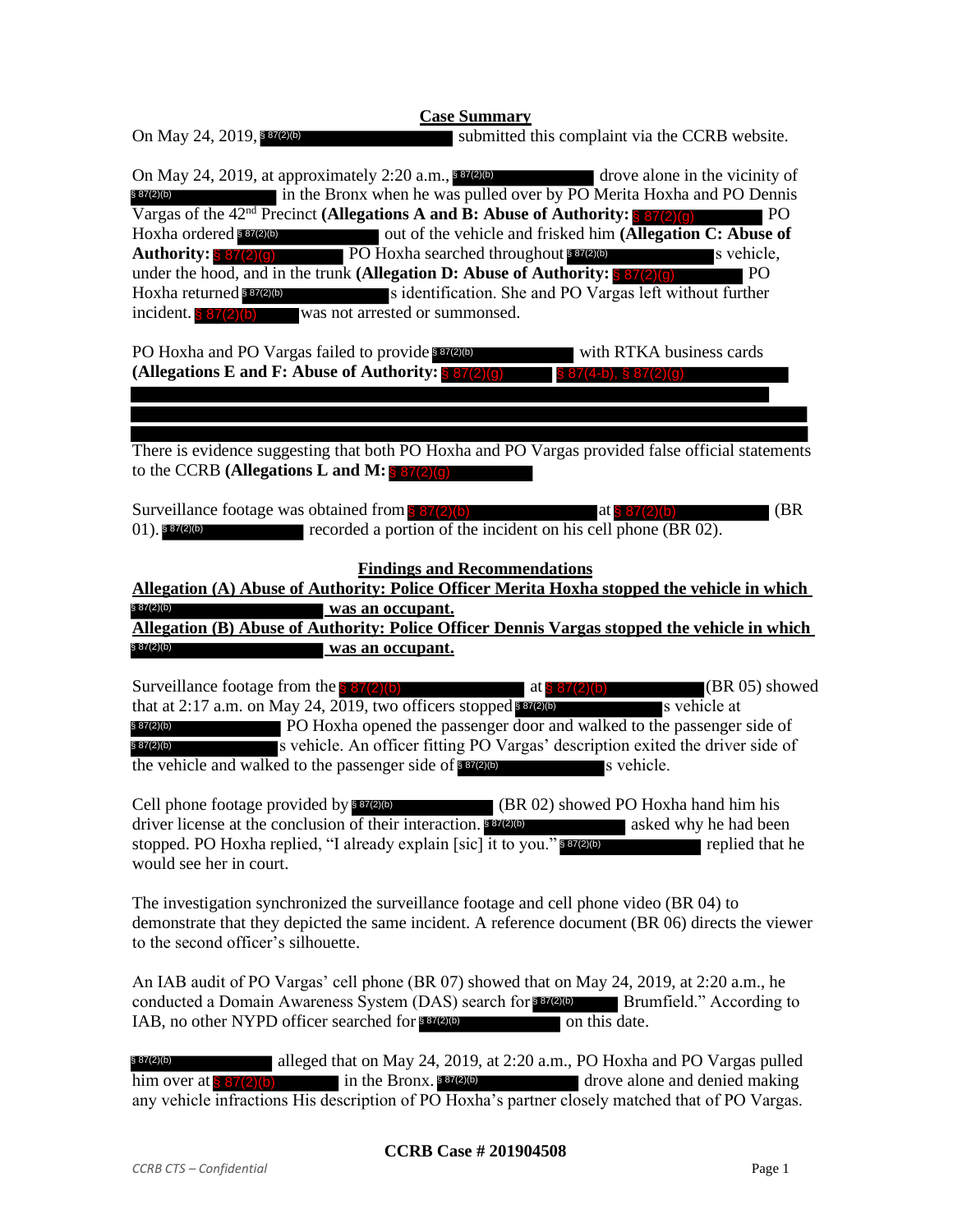During the stop, he watched PO Vargas enter the name  $\frac{887(2)(b)}{887(2)(b)}$  onto either a small tablet or a large cellphone. PO Vargas did not enter the **Form** because it was not on his driver license.

PO Hoxha testified that she was assigned to work with PO Vargas. However, before this incident she drove alone from the  $42<sup>nd</sup>$  Precinct stationhouse to the  $41<sup>st</sup>$  Precinct stationhouse because her BWC did not dock correctly and the 41st Precinct had a desk to repair the issue. PO Vargas did not travel with her. PO Hoxha did not remember where PO Vargas was. While PO Hoxha drove to the  $41<sup>st</sup>$  Precinct stationhouse, she noticed a vehicle – a sedan – that committed several unspecified vehicle infractions. PO Hoxha did not know what the vehicle did, where the alleged violations happened, or the what the violations were. At **\$37(2)(b)** in the Bronx, PO Hoxha pulled the vehicle over by activating her lights and sirens. She did not make a radio notification indicating that she conducted a vehicle stop. At some point during the stop, an additional unmarked vehicle from another precinct joined her and an unknown plainclothes white male officer stood next to her vehicle as the stop was conducted. PO Hoxha believed the officer accompanied her because she was alone. She did not remember anything else that happened during the vehicle stop, except that at the conclusion of the stop, the operator, \$87(2)(b) stepped out of the vehicle and mumbled something she could not hear. She did not remember conducting any database searches of s license. PO Hoxha was presented with both the cell phone video and surveillance footage of this incident. She testified that she could not see anything in the video because the police vehicle lights impaired her view. She denied that the video showed her with another officer. PO Hoxha was presented with  $\frac{87(2)}{6}$  s cell phone video (BR 02). She acknowledged that it depicted her, but it did not refresh her recollection of the incident. § 87(2)(b) is watched PO Vargas states the name **Engical** states.<br>
Withhome. PO Vargas did not enter the **THE CONDUMBLE TO WE** that she was assigned to work with PO Vargas. However, the that she was assigned to work with PO Vargas.

PO Vargas denied being present during this incident. PO Vargas was presented with the IAB audit that showed his search for  $\S$ ,  $\S 87(2)$  (b) name and date of birth at 2:20 a.m. on May 24, 2019. He did not have any recollection of conducting this search.

# § 87(4-b), § 87(2)(g) § 87(4-b), § 87(2)(g)

The Command Log for May 23, 2019 (BR 11) and May 24, 2019 (BR 12) did not have any entries regarding BWC issues or malfunctions. It did not indicate that PO Hoxha went to the 41st Precinct stationhouse, or that PO Vargas and PO Hoxha separated at any point. At 1:02 a.m. the desk officer, Lieutenant Mo Tsang of the  $42<sup>nd</sup>$  Precinct, wrote that all BWCs were secured and accounted for.

The 42nd Precinct could not locate an Unmarked Vehicle Utilization Log for the vehicle PO Hoxha and PO Vargas used on this date (BR 13).

The surveillance footage from  $\frac{887(2)(b)}{2}$  showed that PO Hoxha and another officer conducted this stop from the same police vehicle. No additional officers or vehicles responded to this incident. Based on the evidence that PO Vargas was present – from  $\frac{887(2)}{6}$  s testimony, the warrant audit, and the surveillance footage, to the lack of evidence that he was anywhere else, the investigation determined that he and PO Hoxha conducted this vehicle stop together.

| S. |  |
|----|--|
|    |  |
|    |  |
|    |  |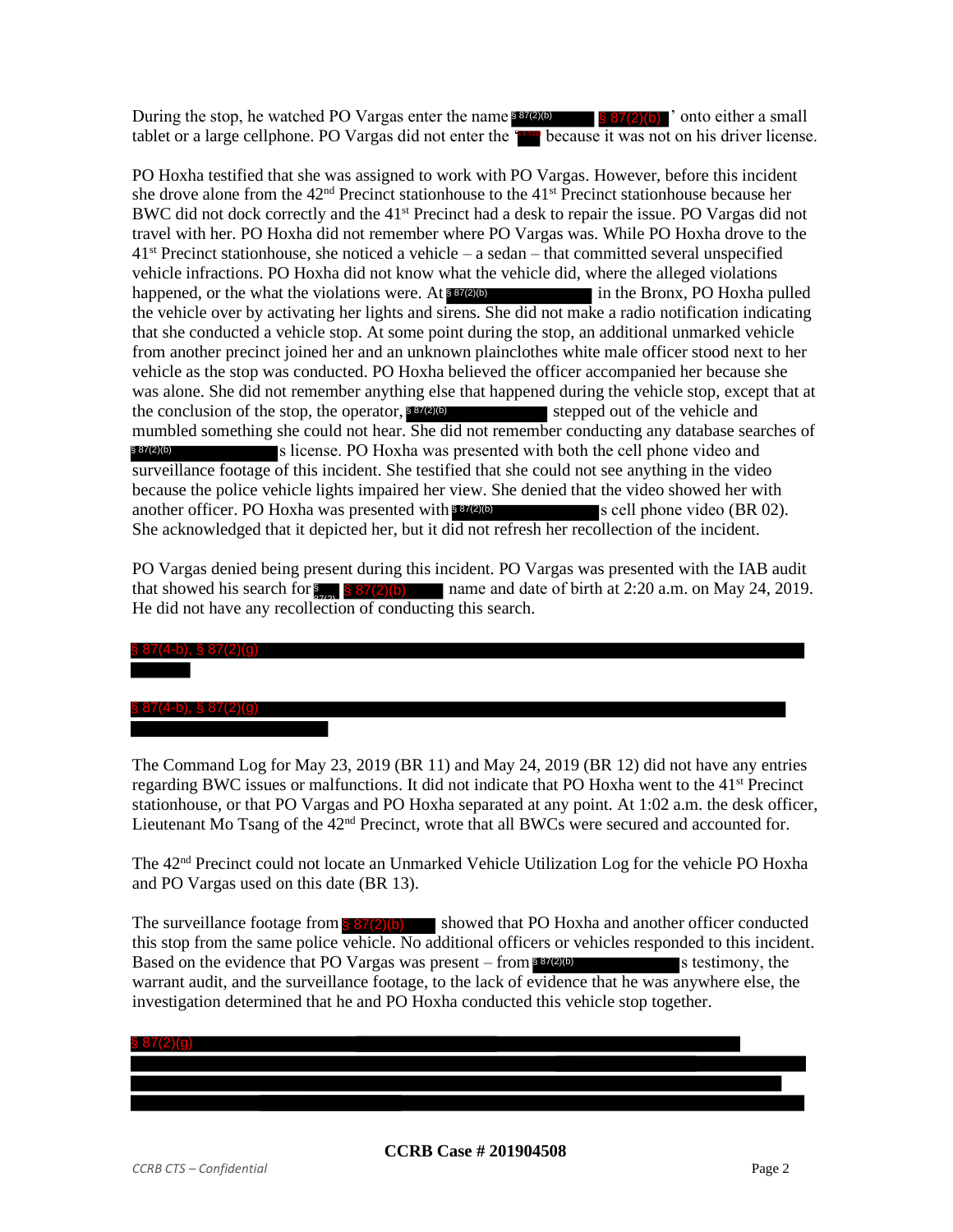$\frac{1}{2}$  87(2)(g)

#### **Allegation (C) Abuse of Authority: Police Officer Merita Hoxha frisked**  § 87(2)(b)

#### **Allegation (D) Abuse of Authority: Police Officer Merita Hoxha searched the vehicle in which was an occupant.** § 87(2)(b)

alleged that after he provided PO Hoxha with his license and registration, she spoke to PO Vargas and then asked **\$37(2)(b)** to step out of his vehicle. § 87(2)(b)

asked why, and she replied that she smelled marijuana. He told her there was no way that she smelled marijuana because he did not smoke and no one else smoked in the car. He stepped out of the vehicle. He lifted his arms and PO Hoxha patted around his waistband. While PO Vargas watched, PO Hoxha touched the outside of each of the pockets on his jeans. She did not ask if he had a weapon or any marijuana. When the 'pat-down' was completed she instructed him to walk to the rear of the vehicle. 887(2)(b) stood next to PO Vargas, who entered s name into either a large cell phone or a small tablet. \$87(2)(b) complained that PO Hoxha lied when she said the car smelled like marijuana, and that the search walk to the rear of the vehicle.  $$87(2)(b)$ 87(2)

was illegal. PO Vargas replied, "It's not illegal. We have probable cause when we smell weed." PO s vehicle. She looked under the front driver seat with a flashlight, then walked to the front of the vehicle. She opened the hood and looked under the hood for less than a minute. She walked to the passenger side of the vehicle and looked inside. She went to the back of the vehicle, opened the trunk, and shone her flashlight inside. She did not take anything from the vehicle. She looked at PO Vargas, who nodded his head, and she told  $\sum_{n=1}^{\infty}$ to have a seat in his vehicle. Hoxha searched through \$87(2)(b)

PO Hoxha did not remember whether she frisked **\$87(2)(b)** or if she had any reason to frisk him. She did not express a suspicion that **887(2)(b)** was armed and dangerous. She s vehicle. She did not remember if there was s vehicle. She did not remember smelling marijuana. did not remember if she searched \$87(2)(b) any reason to search § 87(2)(b)

When PO Hoxha was presented with the surveillance footage of this incident, she denied seeing an officer open the hood of the vehicle and look inside with a flashlight.

As stated above, PO Vargas denied being present during this incident.

s cell phone video (BR 02) showed that PO Hoxha held a flashlight during this vehicle stop. § 87(2)(b)

The surveillance footage of this incident showed two officers stop and search

87(2)

s vehicle. At 3:18 minutes into the stop, an officer with a flashlight walked from the driver door, to the passenger door, back to the driver door, then to the front of the vehicle. That officer opened the hood of the vehicle and looked inside with a flashlight.

#### $§ 87(2)(q)$

§ 87(2)(g)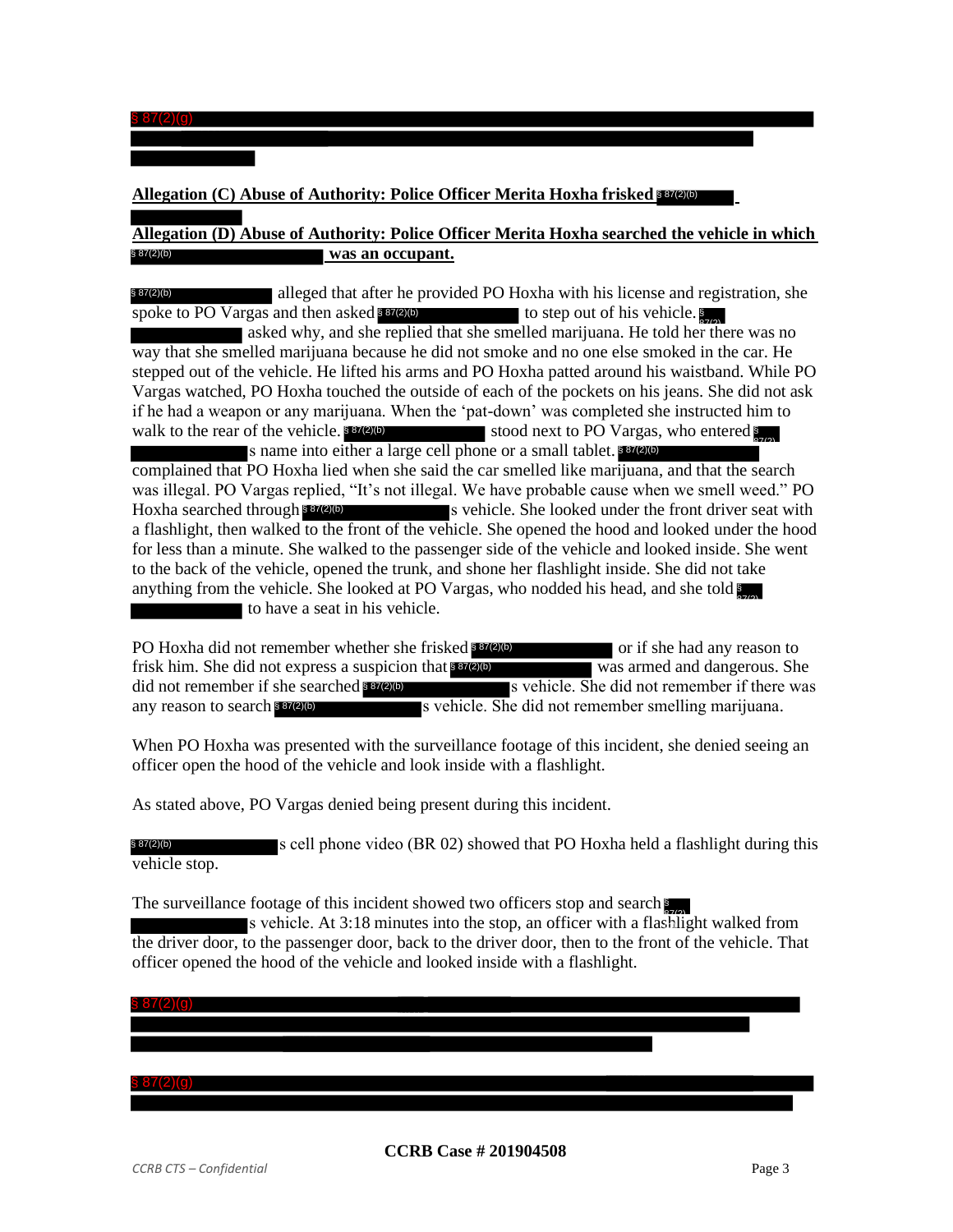In People v. Chestnut, 36 N.Y.2d 971 (1975), the court ruled that when officers stop a moving vehicle and detect the odor of marijuana emanating from that vehicle, they may conduct a warrantless search of that vehicle.

87(2)

Officers may frisk individuals and search individuals' vehicles under specific circumstances laid out by the courts.  $\frac{8}{5}$  87(2)(g)

**Allegation (E) Abuse of Authority: Police Officer Merita Hoxha failed to provide**  § 87(2)(b) **with a business card.**

**Allegation (F) Abuse of Authority: Police Officer Dennis Vargas failed to provide**  § 87(2)(b) **with a business card.**

alleged that PO Hoxha frisked him and searched his vehicle. As PO Hoxha searched his vehicle, PO Vargas questioned him about whether or not he had a New York State s name into a large cell phone or a large tablet. PO Vargas asked, "Why do I see a New York history?" [87(2)(b) replied that he had a New York State driver license prior to obtaining his Delaware driver license. § 87(2)(b) driver license. PO Vargas entered \$87(2)(b) **EVIDE** In People v. Chestnut, 36 N.Y. 2d 971 (1975), the court ruled that twe vehicle and detect the odor of marijuana emanating from that vehicle warrantless search of that vehicle.<br>
Officers may frisk individuals and s

complained that the search of his vehicle was illegal. PO Vargas replied, "It's not illegal. We have probable cause when we smell weed." At the conclusion of this incident,  $\frac{1}{2}$  did not receive a RTKA business card from either PO Hoxha or PO Vargas.

PO Hoxha testified that she was equipped with a RTKA business card during the incident. She normally provided one during every vehicle stop, when she would give a driver back their license and registration. She believed that she provided a RTKA card during this incident but did not specifically remember doing so.

As stated above, the investigation determined that PO Hoxha searched \$87(2)(b) s vehicle.

s cell phone video shows PO Hoxha return his driver license (BR 02). The footage does not show her provide 887(2)(b) with a RTKA card. the video further demonstrate that PO Hoxha did not provide **837200** with a RTKA card (BR 14). § 87(2)(b)

#### § 87(4-b), § 87(2)(g)

According to New York Administrative Code Law 14-174 (b), the meaning of the term 'law enforcement activity' includes: noncustodial questioning of an individual suspected of criminal activity, investigatory questioning of a witness to a crime, frisking an individual, and searching a vehicle. During a law enforcement activity, an officer shall offer a business card at the conclusion of such activity that does not result in an arrest or summons (BR 15).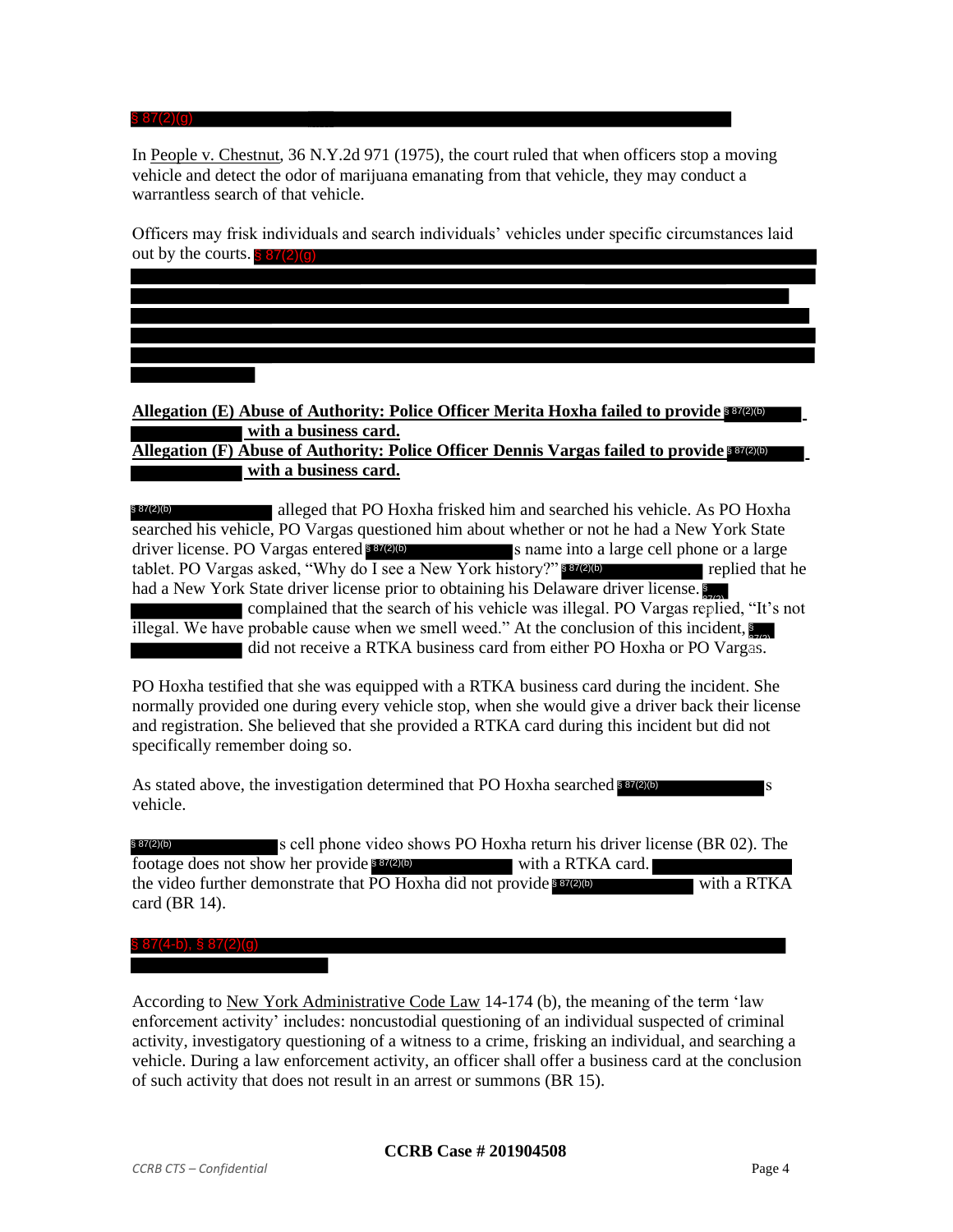| $\$ 87(2)(9)$               |  |
|-----------------------------|--|
|                             |  |
|                             |  |
|                             |  |
|                             |  |
|                             |  |
| $\S 87(4-b), \ \S 87(2)(g)$ |  |
|                             |  |
|                             |  |
|                             |  |
|                             |  |
|                             |  |
|                             |  |
|                             |  |
|                             |  |
|                             |  |
|                             |  |
|                             |  |
|                             |  |
|                             |  |
|                             |  |
|                             |  |
|                             |  |
|                             |  |
|                             |  |
|                             |  |
|                             |  |
| § 87(2)(g), § 87(4-b)       |  |
|                             |  |
|                             |  |
|                             |  |
|                             |  |
|                             |  |
|                             |  |
|                             |  |
|                             |  |
|                             |  |
|                             |  |
|                             |  |
|                             |  |
|                             |  |
|                             |  |
|                             |  |
|                             |  |
|                             |  |
|                             |  |
|                             |  |
|                             |  |
|                             |  |
|                             |  |
| Íľ<br>1                     |  |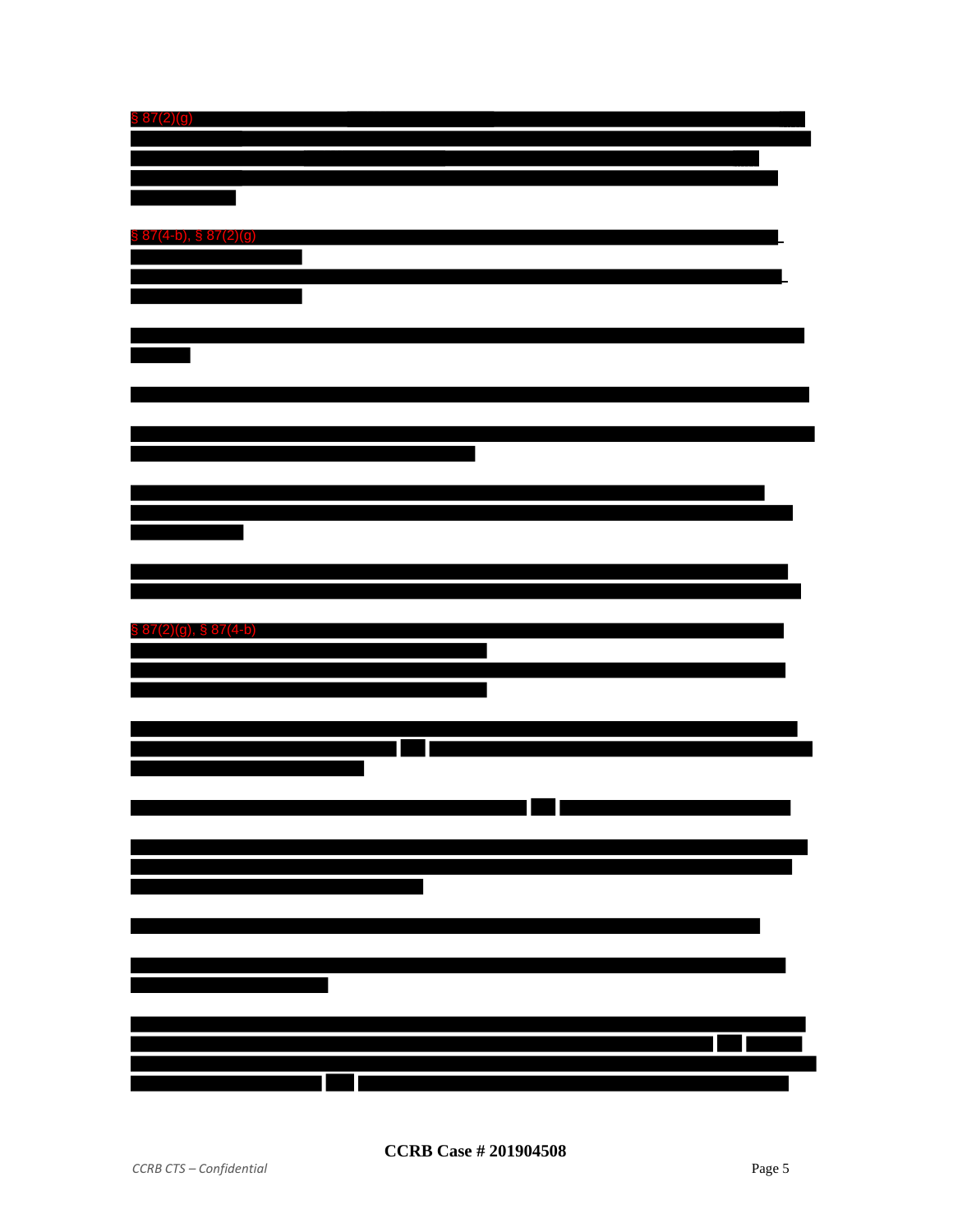| $\S 87(4-b), \ \S 87(2)(g)$     |  |
|---------------------------------|--|
|                                 |  |
|                                 |  |
|                                 |  |
|                                 |  |
|                                 |  |
|                                 |  |
|                                 |  |
|                                 |  |
|                                 |  |
|                                 |  |
|                                 |  |
|                                 |  |
|                                 |  |
| $(4-b),$ § 87 $(2)(g)$<br>\$ 81 |  |
|                                 |  |
|                                 |  |
|                                 |  |
|                                 |  |
|                                 |  |
|                                 |  |
|                                 |  |
|                                 |  |
|                                 |  |
|                                 |  |
|                                 |  |
|                                 |  |

**Allegation L – Other Misconduct: There is evidence that Police Officer Merita Hoxha provided a false official statement in violation of Patrol Guide 203-08. Allegation M – Other Misconduct: There is evidence that Police Officer Dennis Vargas provided a false official statement in violation of Patrol Guide 203-08.**

The CCRB found evidence suggesting that PO Hoxha and PO Vargas provided false official statements when they testified that they were not together during this incident.

As stated above, PO Hoxha stated that PO Vargas was not with her during this incident because she went to have her BWC repaired at the 41<sup>st</sup> Precinct. A second unknown officer in an unmarked vehicle joined her and stood by her vehicle to provide backup. She did not provide an account of her interactions with \$87(2)(b)

Surveillance footage from the  $\frac{8}{87(2)(b)}$  at  $\frac{87(2)(b)}{87(2)(b)}$  (BR 01) showed that at 2:17 a.m. on May 24, 2019, two officers stopped  $87(2)$ (b) s vehicle at (BR 05). PO Hoxha opened the passenger door and walked to the passenger s vehicle. An officer fitting PO Vargas' description and identified via investigation as PO Vargas, exited the driver side of the vehicle and walked to the passenger side of s vehicle. § 87(2)(b) side of § 87(2)(b) § 87(2)(b) at  $\S 87(2)$ (b)

Cell phone footage provided by \$87(2)(b) § 87(2)(b) back his driver license at the conclusion of their interaction. 887(2)(b) asked  $\frac{\$87(2)(b)}{2}$  (BR 02) showed PO Hoxha hand  $\frac{\$}{\$2}$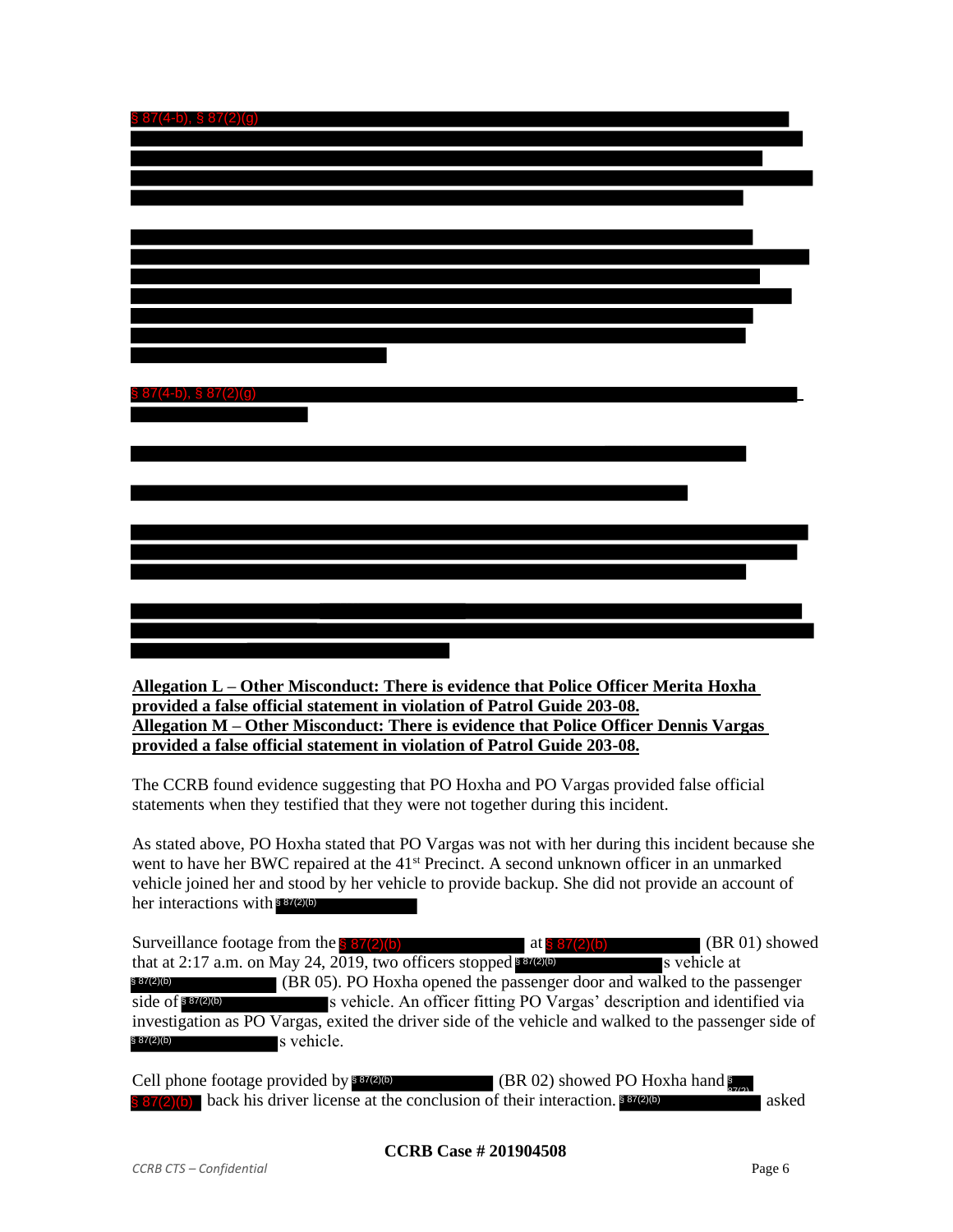why he had been stopped. PO Hoxha replied, "I already explain [sic] it to you." replied that he would see her in court.

The investigation synchronized the surveillance footage and cell phone video (BR 04) to demonstrate that they depicted the same incident. A reference document (BR 06) directs the viewer to the second officer's silhouette.

An IAB audit of PO Vargas' cell phone (BR 07) showed that on May 24, 2019, at 2:20 a.m., he conducted a Domain Awareness System (DAS) search for  $\frac{87(2)(6)}{587(2)(6)}$  According to IAB, no other NYPD officer searched for **837(2)(b)** on this date.  $\frac{887(2)(b)}{2}$  According to

testified that during this incident, an officer fitting PO Vargas' description entered the name 8 87(2)(b) Brumfield' onto either a small tablet or a large cellphone. PO Vargas did not enter the **First** because it was not on his driver license. § 87(2)(b)

PO Vargas initially stated that he had no recollection of this incident. In his second interview, he corroborated PO Hoxha's account of the incident, in which he was not present. He believed that when PO Hoxha went to the 41<sup>st</sup> Precinct stationhouse because there was an issue with her BWC, he chose to stay at the 42nd Precinct Stationhouse. He did not remember what he did at the stationhouse. He did not have any memo book entries indicating that he was at the stationhouse. He normally did not sign in or out of the stationhouse because he entered through the side entrance. He did not know if PO Hoxha notified a sergeant when she went to the 41st Precinct. If he had gone to the 41st Precinct, he would have notified Sgt. Duerr in advance. PO Vargas was presented with both the surveillance footage from  $\S 87(2)(b)$  and the cell phone footage provided by Neither of these videos refreshed his recollection. PO Vargas was presented with a NYPD issued cell phone Warrant Audit that showed his search for  $\frac{1}{20}$   $\frac{1}{8}$  87(2)(b) name and date of birth at  $2:20$  a.m. on May 24, 2019. PO Vargas did not have any recollection of conducting this search. PO Vargas explained that all members of the team had access to each other's Department issued phones. He explained that all members of his Anti-Crime team had access to each other officer's phones, which could be accessed via password or fingerprint. All other officers

on his Anti-Crime team could have been the search because he had shared his password with them. PO Vargas stated that he did not take his phone with him when he went home at the end of the day and may have left it in PO Hoxha's car.

Sgt Duerr testified that he inspected BWCs at the precinct stationhouse every day at the beginning of his tour. He was not aware of any BWC issues on this date. He added that if an officer were to leave the confines of the 42<sup>nd</sup> Precinct while on duty, there should have been an entry in the Command Log to indicate what they were doing. At 7:00 p.m. on May 23, 2019, at the beginning of his tour, Sgt. Duerr made a memo book entry showing that he conducted a BWC inspection (BR 11). He did not note any BWC issues.

#### § 87(4-b), § 87(2)(g)

### § 87(4-b), § 87(2)(g)

The Command Log for May 23, 2019 (BR 11) and May 24, 2019 (BR 12) did not have any entries regarding BWC issues or malfunctions. It did not indicate that PO Hoxha went to the 41<sup>st</sup> Precinct stationhouse, or that PO Vargas and PO Hoxha separated at any point. At 1:02 a.m. the desk officer, Lieutenant Mo Tsang of the 42nd Precinct, wrote that all BWCs were secured and accounted for.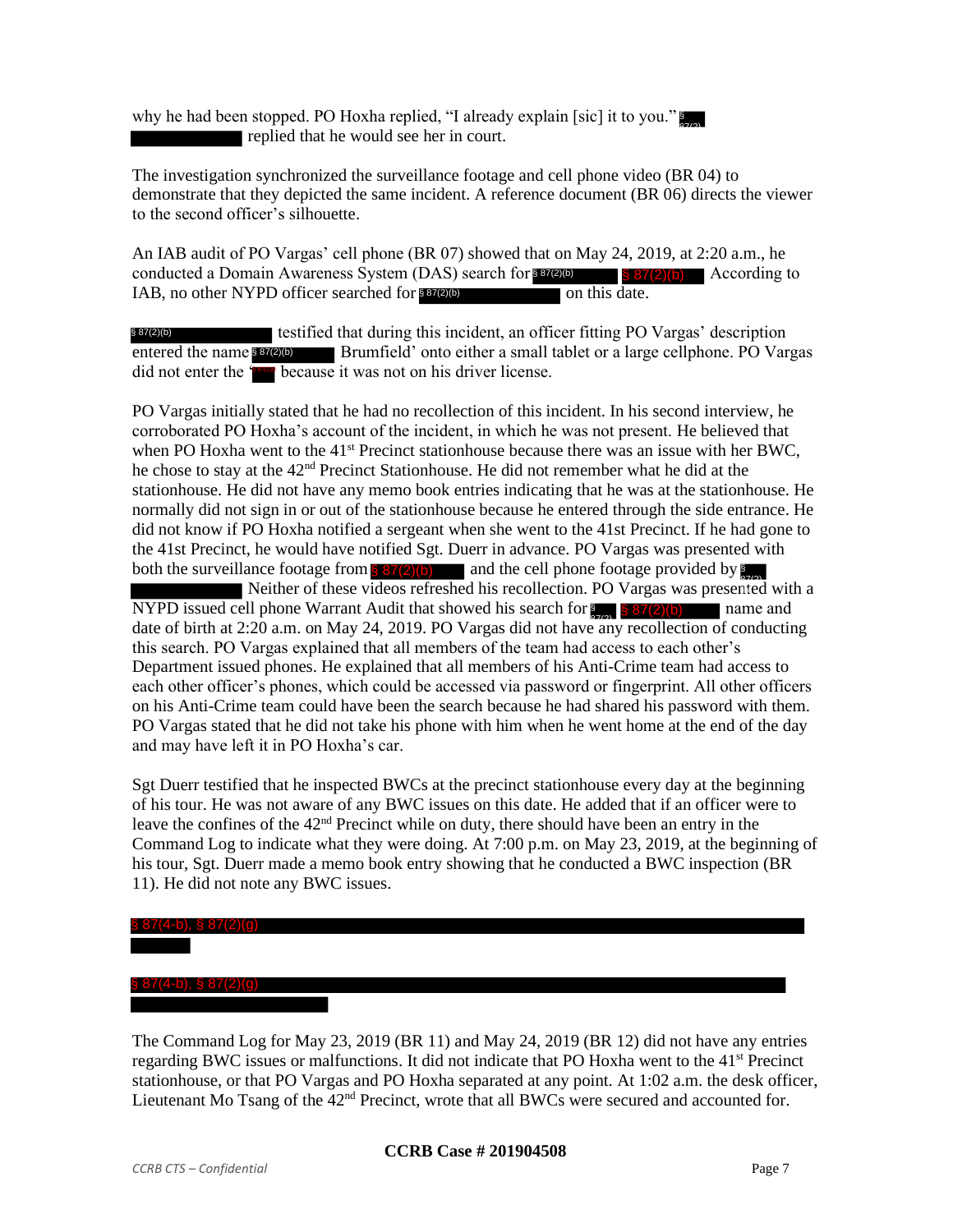The 42nd Precinct could not locate an Unmarked Vehicle Utilization Log for the vehicle PO Hoxha and PO Vargas used on this date (BR 13).

The surveillance footage of this incident showed that PO Hoxha conducted this vehicle stop with another officer who had been riding in a vehicle before her stop. The footage did not show a second officer arriving in a separate unmarked vehicle, as she stated. **§ 87(2)(g)** 

Members of service must sign into Department computer systems using their own confidential password. Officers must sign off the system upon completion of its use or whenever able to safeguard, even for a brief period of time. Officers signed on to a Department computer system will be held strictly accountable for all entries on that system during the period they are signed on. NYPD Patrol Guide Procedure 219-14 (BR 20).

| PO Hoxha and PO Vargas both testified that PO Hoxha was alone when she conducted this stop, on |  |
|------------------------------------------------------------------------------------------------|--|
| the way to repair her BWC. $\frac{8}{3}$ 87(2)(g)                                              |  |
|                                                                                                |  |

| <b>Civilian and Officer CCRB Histories</b>                                                                                                                         |
|--------------------------------------------------------------------------------------------------------------------------------------------------------------------|
|                                                                                                                                                                    |
|                                                                                                                                                                    |
|                                                                                                                                                                    |
|                                                                                                                                                                    |
| PO Hoxha has been a member-of-service for six years and has been a subject of twenty-                                                                              |
| nine allegations in nine cases, three of which were substantiated.<br>Case #201806458 involved substantiated allegations of frisk, question, and search<br>$\circ$ |
| (of person). The Board recommended that PO Hoxha receive Formalized Training.                                                                                      |
| The NYPD imposed Formalized Training.                                                                                                                              |
| PO Vargas has been a member-of-service for five years and has been a subject of fifteen                                                                            |
| allegations on ten cases, one of which was substantiated.                                                                                                          |
| Case #201506210 involved a substantiated allegation of premises entered and/or<br>$\circ$                                                                          |
| searched. The Board recommended that he receive charges. He was found guilty at                                                                                    |
| APU trial. The NYPD imposed a discipline of three forfeited vacation days.                                                                                         |

## **Mediation, Civil and Criminal Histories**

- declined to mediate this complaint. § 87(2)(b)
- has no history of convictions in NYC (BR 22). According to OCA, § 87(2)(b)

#### **CCRB Case # 201904508**